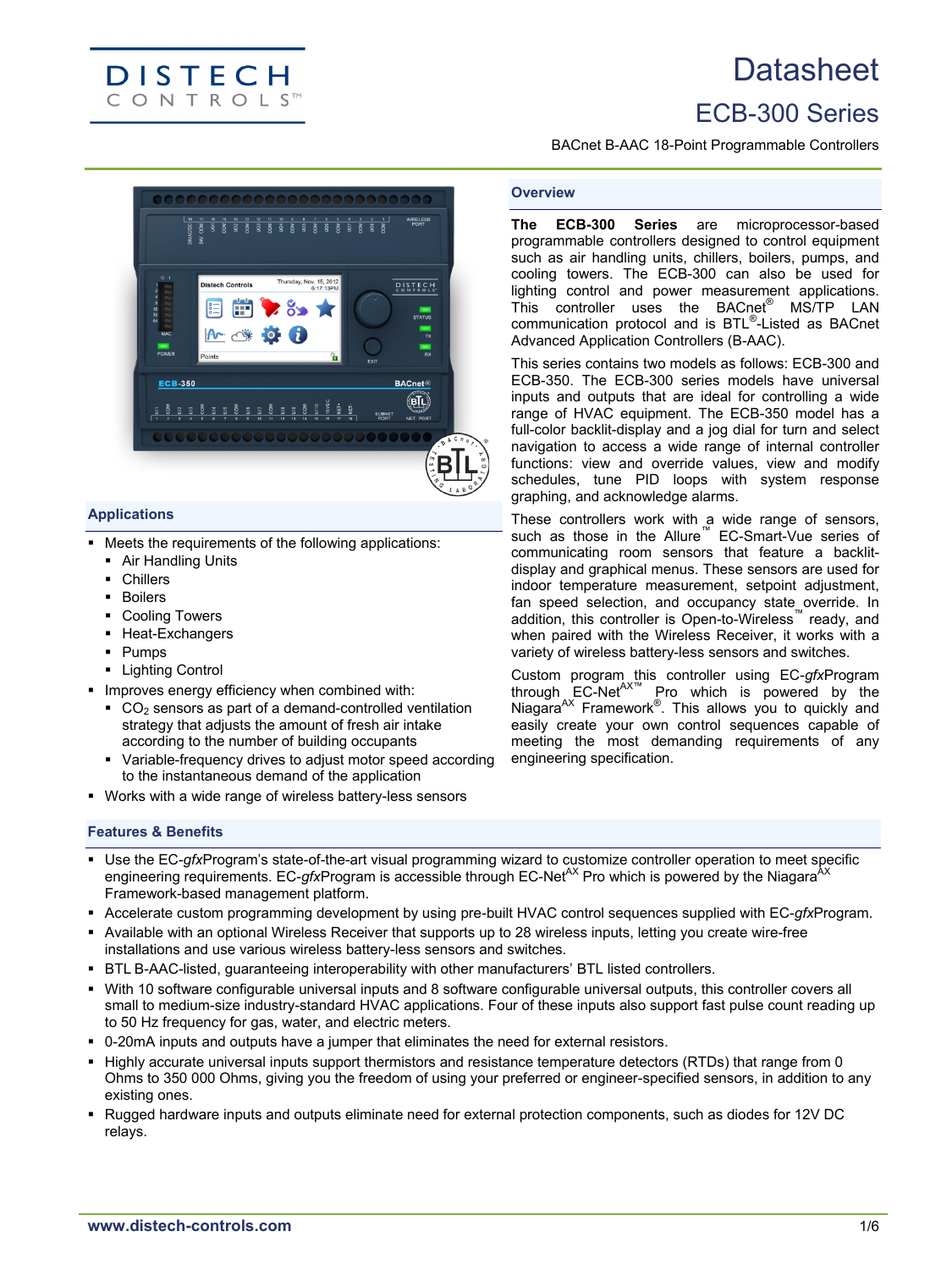|                                                                                                   | cce-on<br><b>MOM</b> | .                                         |
|---------------------------------------------------------------------------------------------------|----------------------|-------------------------------------------|
| Model                                                                                             | <b>ECB-300</b>       | <b>ECB-350</b>                            |
| Points                                                                                            | 18-Point Controller  | 18-Point Controller<br>with Color Display |
| Universal hardware inputs                                                                         | $10^{1}$             | $10^{1}$                                  |
| Allure EC-Smart-Vue sensor <sup>2</sup>                                                           | 12                   | 12                                        |
| Wireless inputs <sup>3</sup>                                                                      | 28                   | 28                                        |
| 15 Vdc Power Supply                                                                               |                      |                                           |
| Universal outputs                                                                                 | 8                    | 8                                         |
| Operator interface: interactive color<br>display to monitor and override controller<br>parameters |                      |                                           |

- 1. The first four inputs are software configurable for pulse counting up to 50 Hz and are compatible with an S0 rated (optically-isolated) output.
- 2. A controller can support a maximum of two Allure EC-Smart-Vue models equipped with a CO<sub>2</sub> sensor. The remaining connected Allure EC-Smart-Vue models must be without a  $CO<sub>2</sub>$  sensor.
- 3. All controllers are Open-to-Wireless ready. Available when an optional Wireless Receiver is connected to the controller. Some wireless sensors may use more than one wireless input from the controller.

#### **Recommended Applications**

| Model                | <b>ECB-300</b> | <b>ECB-350</b> |
|----------------------|----------------|----------------|
| Air Handling Unit    |                |                |
| Chiller              |                |                |
| <b>Boiler</b>        |                |                |
| <b>Cooling Tower</b> |                |                |
| Pumps                |                |                |

#### **BACnet Objects List**

| <b>BACnet Calendar Objects</b>                  | 2              |
|-------------------------------------------------|----------------|
| <b>BACnet Schedule Objects</b>                  | 10             |
| <b>BACnet PID Loop Objects</b>                  | 40             |
| BACnet Input Objects (AI, BI, MSI) <sup>1</sup> | $62^2$         |
| BACnet Output Objects (AO, BO) <sup>1</sup>     | 8 <sup>3</sup> |
| <b>BACnet BV Objects</b>                        |                |
| - Commandable <sup>1</sup>                      | 15             |
| - Non-Commandable                               | 60             |
| <b>BACnet MSV Objects</b>                       |                |
| - Commandable <sup>1</sup>                      | 15             |
| - Non-Commandable                               | 60             |
| <b>BACnet AV Objects</b>                        |                |
| - Commandable <sup>1</sup>                      | 35             |
| - Non-Commandable                               | 100            |
| <b>BACnet Alarm Notification Classes</b>        | 5              |

1. Supports object internally-generated alarms (intrinsic reporting).

2. This consists of Hardware Inputs, Allure EC-Smart-Vue inputs, and Open-To-Wireless inputs.

3. This consists of Hardware Outputs.

#### **Additional Features & Benefits**

#### **Operator Interface**

| <b>Distech Controls</b> | Thursday, Nov. 15, 2012<br>6:17:13PM |  |
|-------------------------|--------------------------------------|--|
|                         |                                      |  |
|                         |                                      |  |

- A large color backlit-display that allows an operator to have immediate access to internal controller data.
- − View and override values. The status is color coded to show if the value is in alarm or overridden.
- − Visually tune PID loops with system response graphing.
- View active alarm list including details and acknowledge alarms.
- − View and modify schedules and calendars through a graphic interface. Also create or delete schedule events, special events, and calendar entries.
- − Create a list of favorites to provide quick access to commonly-used values.
- − Multi-User access management.
- − Multilingual interface: English, French, German, etc.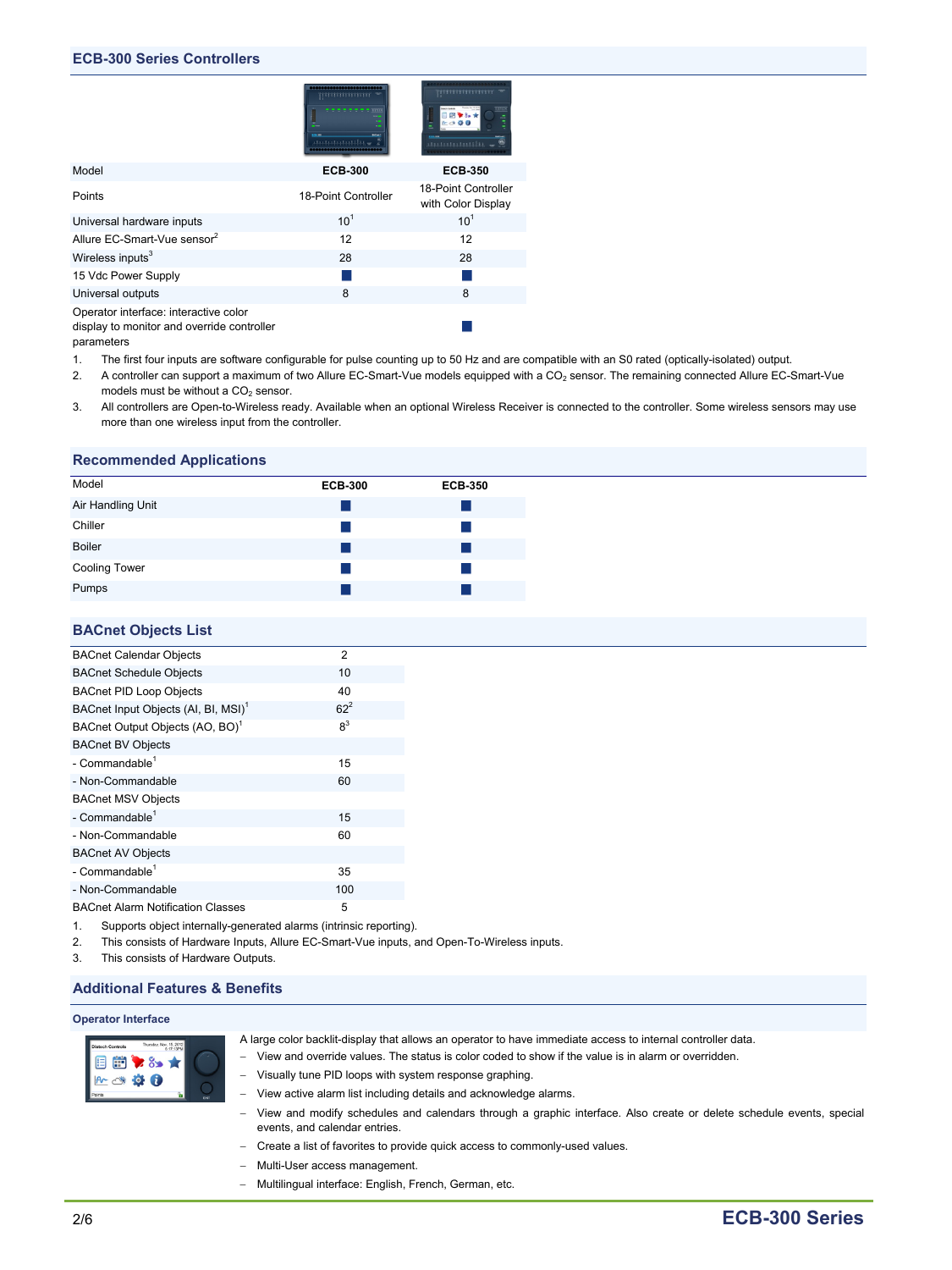#### **Open-to-Wireless Series – Controller Wireless Receiver Add-on**



To reduce the cost of installation, and minimize the impact on pre-existing partition walls, the Wireless Receiver enables these controllers to communicate with a line of wireless battery-less room sensors and switches. These Wireless Receivers are available in EnOcean 315MHz and 868.3MHz versions.

Note that controllers have one wireless port to support a single Wireless Receiver.

For more information about the EnOcean and Open-to-Wireless technologies, refer to the Open-to-Wireless Solution Guide. For more information about the Wireless Receiver module, refer to the Wireless Receiver Datasheet. These documents can be found on our web site.

#### **Supported Platforms**



# **EC-NetAX Solution**

The EC-Net<sup>AX</sup> multi-protocol integration solution is web-enabled and powered by the Niagara<sup>AX</sup> Framework, establishing a fully Internet-enabled, distributed architecture for real-time access, automation and control of devices. The EC-Net<sup>AX</sup> open framework solution creates a common development and management environment for integration of LONWORKS®, BACnet® and other protocols. Regardless of manufacturer and protocol, the EC-Net<sup>AX</sup> system provides a unified modeling of diverse systems and data, providing one common platform for development, management and enterprise applications.

# **EC-NetAX Wizards**

#### **EC-***gfx***Program Graphical Programming Interface (GPI)**





 $rac{1}{1}$ 

Distech Controls' EC-*gfx*Program is a programming tool that allows you to quickly create control sequences by "dragging and dropping" block objects and then linking the objects with a simple "click, select and release". Select objects from an extensive library of over 100 commonly used functions as well as create your own custom blocks. With a user-friendly interface and intuitive programming environment, HVAC programming could not be easier. Refer to the EC-*gfx*Program datasheet for more information.

- − Program both ECP and ECL Series LONWORKS and ECB Series BACnet controllers with the same tool.
- Supplied as freeware there are no associated licensing costs.
- Live debugging allows user to view code execution, input/output values and to detect errors in real-time.
- A code library for managing your favorite or most commonly used code or code sections.

Configure the controller's built-in schedules and holidays from the  $EC-Net^{AX}$  solution (ECB and ECL series controllers), or directly from within EC-*gfx*Program (ECB and ECL series controllers) with an easy-to-use point, drag, and click interface. It features a weekly schedule for regular, repeating, events by "time-of-day" and "day-of-week", while a holiday schedule is available to define events for specific days.

- Easily configure schedules using a graphical slider.
- − Allows you to easily copy and paste entries. Duplicate a schedule entry for Monday to Friday.
- Special events allow you to set exceptions such as holidays to a schedule.
- Holidays can be set for recurring events such as the 9<sup>th</sup> day, or the 3<sup>rd</sup> Thursday of a given month.
- A schedule has an effective period during which it is active.
- Schedule provides Next State and Time to Next State that are ideal for use with programming functions such as Optimum Start or Morning Warm Up.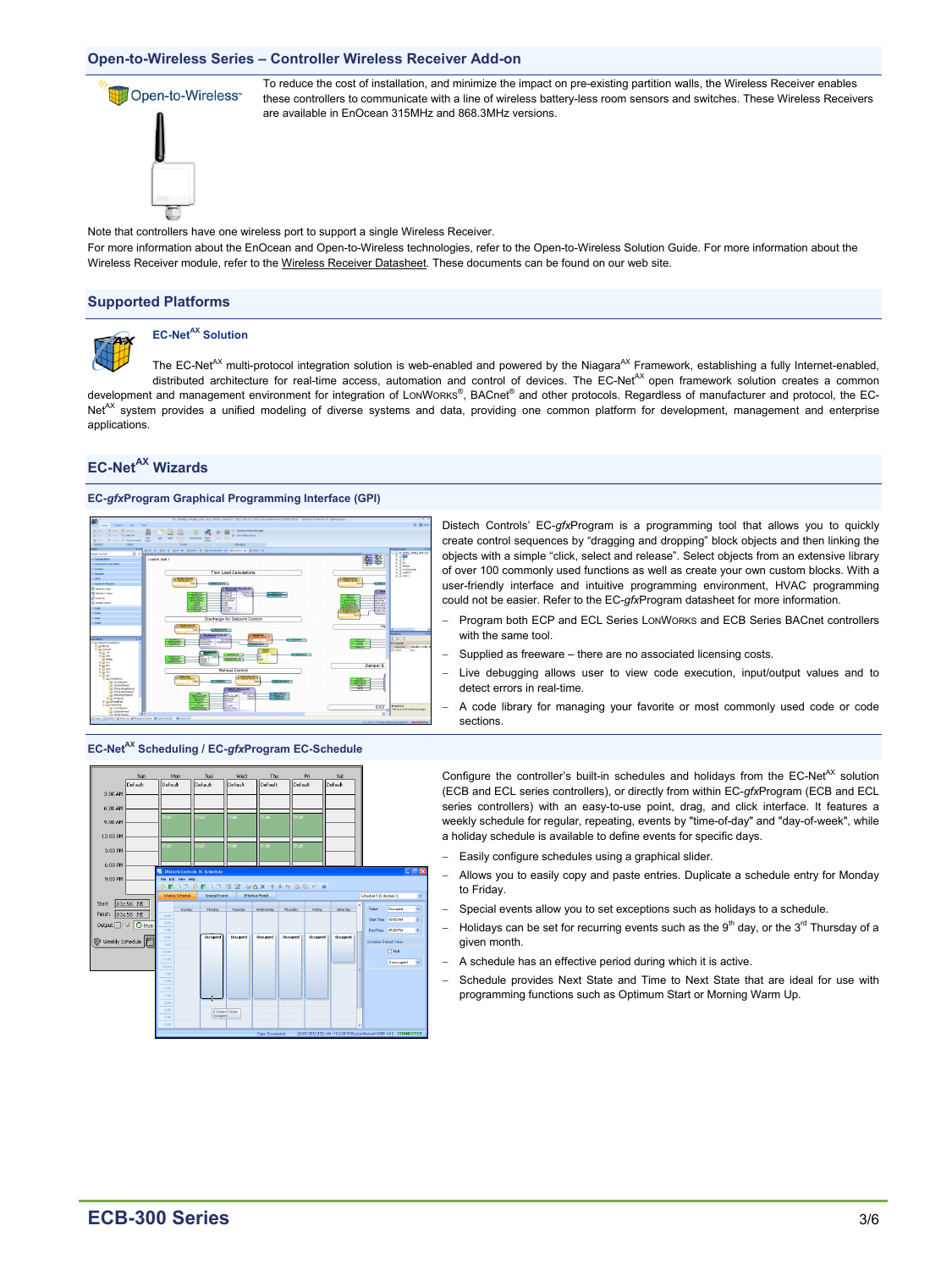#### **Complementary Products**

#### **Temperature Sensors**

#### **Allure EC-Smart-Vue Series**



Line of communicating room temperature sensors with communication jack, a backlit-display and configurable graphic menus that allow occupants to set occupancy, setpoint adjustment, fan speed, or any other system parameters. Models are available with any combination of the following options: humidity sensor, motion sensor, and CO<sub>2</sub> sensor. The ECO-Vue™ icon (  $\frac{2}{3}$ ) shows how environmentally-friendly the zone's energy consumption is in real time.

#### **Allure EC-Sensor Series**



Line of discrete temperature sensors. Models are available with the following options: communication jack, occupancy override button, setpoint adjustment, and fan speed selection.

#### **Open-to-Wireless Sensors and Switches**

## **Allure Wireless Battery-less ECW-Sensor Series**



Line of wireless, battery-less room temperature sensors. Models are available with the following options: occupancy override button, setpoint adjustment, and fan speed selection.

These sensors are available in EnOcean 315MHz and 868.3MHz versions. The controller must be equipped with a Wireless Receiver.

#### **Wireless Sensors and Switches**



A wide range of self-powered wireless sensors and switches, including the following: motion detector and light sensor, 2-/4 channel wireless light switches (North American and European models), outdoor temperature sensor, surface temperature contact sensor, duct temperature sensor, and more.

These sensors are available in EnOcean 315MHz and 868.3MHz versions. The controller must be equipped with a Wireless **Receiver.** 

For more information about the available wireless sensors and switches, refer to the Open-to-Wireless Solution Guide which can be found on our web site.

#### **Relay and Relay Base**



A SPDT (NO/NC) dry contact relay with a 12VDC coil. This relay's low-power coil allows a controller's universal output to control high-power loads. Optional hardware available includes a din-rail mountable socket base and a red LED for relay status indication.

For more information on these or other Distech Controls products, refer to our web site.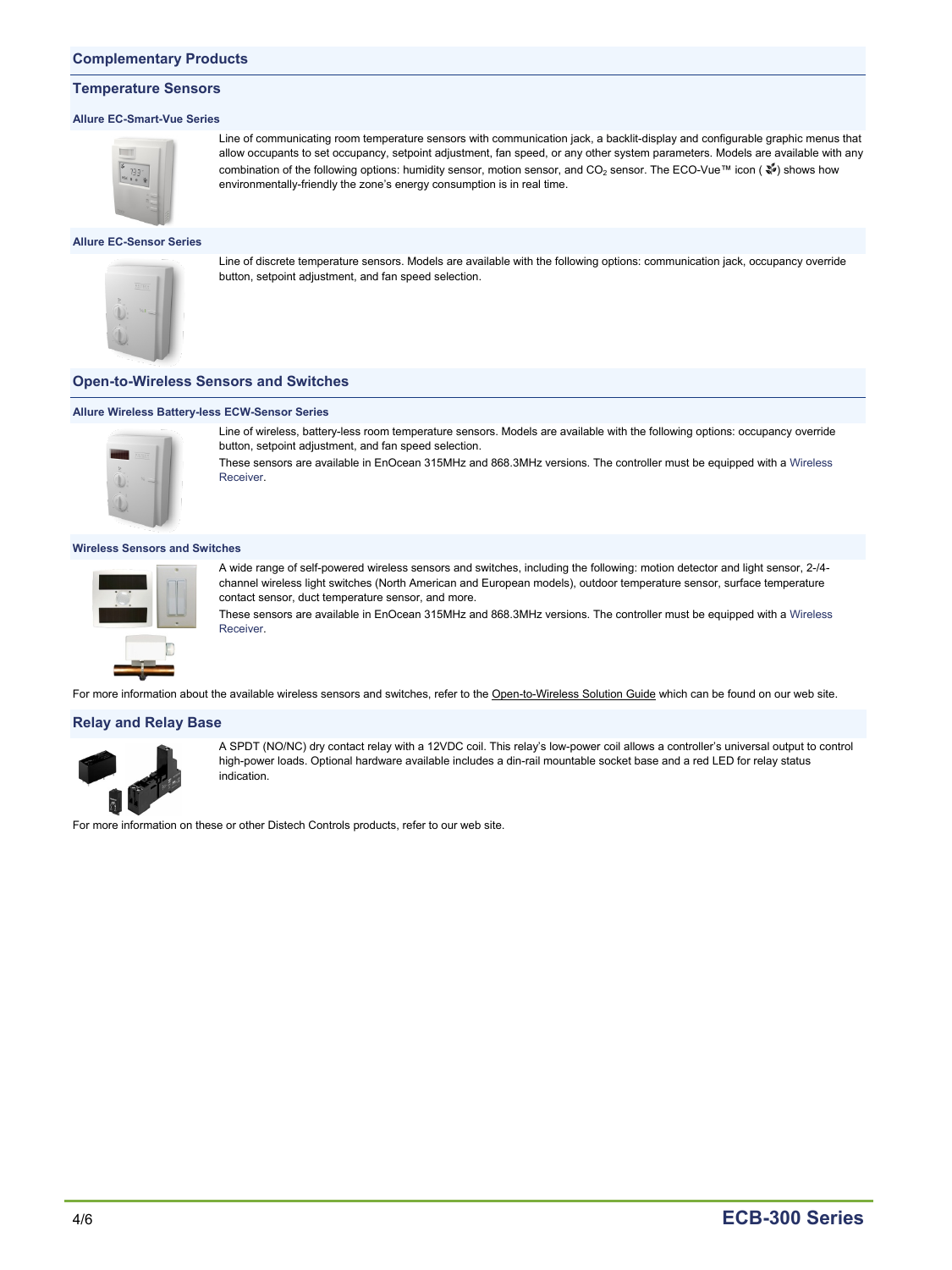

# **Product Specifications**

| <b>Power</b>                 |                                                                 | <b>Inputs</b>            |                                                                  |
|------------------------------|-----------------------------------------------------------------|--------------------------|------------------------------------------------------------------|
| Voltage                      | 24VAC/DC; ±15%; 50/60Hz; Class 2                                | Input Types              | Universal; software configurable                                 |
| Protection                   | 3.0A user-replaceable fuse                                      | -Voltage                 | - 0 to 10VDC (40k $\Omega$ input impedance)                      |
| Power Consumption            |                                                                 |                          | - 0 to 5VDC (high input impedance)                               |
| - ECB-300                    | 16 VA typical plus all external loads <sup>1</sup> , 38 VA max. | -Current                 | 0 to 20mA with 249 $\Omega$ jumper configurable                  |
| $-ECB-350$                   | 19 VA typical plus all external loads <sup>1</sup> , 41 VA max. |                          | internal resistor                                                |
| Interoperability             |                                                                 | -Digital                 | Dry contact                                                      |
| <b>Communication Bus</b>     | <b>BACnet MS/TP</b>                                             | -Pulse                   | UI1 to UI4; 50Hz maximum; Min 10ms On/10ms Off                   |
| <b>BACnet Profile</b>        | $B-AAC^2$                                                       |                          | - SO output compatible                                           |
| <b>EOL Resistor</b>          | Built-in, jumper selectable                                     |                          | UI5 to UI10: 1Hz maximum; Min 500ms On/500ms Off                 |
| <b>Baud Rates</b>            | 9600, 19 200, 38 400, or 76 800 bps                             |                          | - Dry contact                                                    |
| Addressing                   | Dip Switch                                                      | -Resistor                | 0 to 350 K $\Omega$ . All thermistor types that operate in this  |
| <b>Hardware</b>              |                                                                 |                          | range are supported. The following temperature                   |
| Processor                    | STM32 (ARM Cortex™ M3) MCU, 32 bit                              |                          | sensors are pre-configured:                                      |
| CPU Speed                    | 72 MHz                                                          | <b>Thermistor</b>        | 10KΩ Type 2, 3 (10KΩ @ 77 <sup>o</sup> F; 25 <sup>o</sup> C)     |
| Memory                       | 1 MB Non-volatile Flash (applications)                          | Platinum                 | Pt1000 (1K $\Omega$ @ 32°F; 0°C)                                 |
|                              | 2 MB Non-volatile Flash (storage)                               | Nickel                   | RTD Ni1000 (1K $\Omega$ @ 32°F; 0°C)                             |
|                              | 96 kB RAM                                                       |                          | RTD Ni1000 (1K $\Omega$ @ 69.8°F; 21°C)                          |
| Real Time Clock (RTC)        | Built-in Real Time Clock with rechargeable battery              | Input Resolution         | 16-bit analog / digital converter                                |
|                              | Network time synchronization is initially required              |                          | Power Supply Output 15VDC; maximum 200mA (10 inputs x 20mA each) |
| <b>RTC Battery</b>           | 20 hours charge time, 20 days discharge time                    | <b>Outputs</b>           |                                                                  |
|                              | Up to 500 charge / discharge cycles                             | Universal                | 0-10VDC linear, digital 0-12VDC (on/off), floating               |
| Status Indicator             | Green LEDs: power status & LAN Tx                               |                          | PWM, or 0-20mA (jumper configurable);                            |
|                              | Orange LEDs: controller status & LAN Rx                         |                          | software configurable. Built-in snubbing diode to                |
| Communication Jack           | BACnet 1/8" (3.5mm) stereo audio jack                           |                          | protect against back-EMF, for example when used                  |
| <b>Environmental</b>         |                                                                 |                          | with a 12VDC relay.                                              |
| <b>Operating Temperature</b> | 32°F to 122°F; 0°C to 50°C                                      |                          | - PWM control: adjustable period from                            |
| Storage Temperature          | -4°F to 122°F; -20°C to 50°C                                    |                          | 2 to 65sec.                                                      |
| <b>Relative Humidity</b>     | 0 to 90% Non-condensing                                         |                          | - Floating control:                                              |
| <b>Enclosure</b>             |                                                                 |                          | - Min pulse on/off: 500msec.                                     |
| Material                     | <b>FR/ABS</b>                                                   |                          | - Adjustable drive time period                                   |
| Color                        | Black & blue casing & grey connectors                           |                          | - 60mA max. @ 12VDC (140 <sup>o</sup> F; 60 <sup>o</sup> C)      |
| Dimensions                   |                                                                 | Load resistance          | - Minimum 200 $\Omega$ for 0-10VDC and 0-12VDC outputs           |
| - ECB-300                    | 5.7 W $\times$ 4.7 H $\times$ 2.03" D                           |                          | - Maximum 500 $\Omega$ for 0-20mA output                         |
|                              | $(144.78 \times 119.38 \times 51.47$ mm)                        | Auto-reset fuse          | $-60$ mA @ 140 $\degree$ F; 60 $\degree$ C                       |
| - ECB-350                    | 5.7 W $\times$ 4.7 H $\times$ 2.55" D                           |                          | $-100$ mA @ 68°F; 20°C                                           |
|                              | $(144.78 \times 119.38 \times 64.68$ mm)                        | <b>Output Resolution</b> | 10-bit digital / analog converter                                |
| Shipping Weight              |                                                                 |                          |                                                                  |
| - ECB-300                    | $0.97$ lbs $(0.44$ kg)                                          |                          |                                                                  |
| - ECB-350                    | 1.08lbs (0.49kg)                                                |                          |                                                                  |